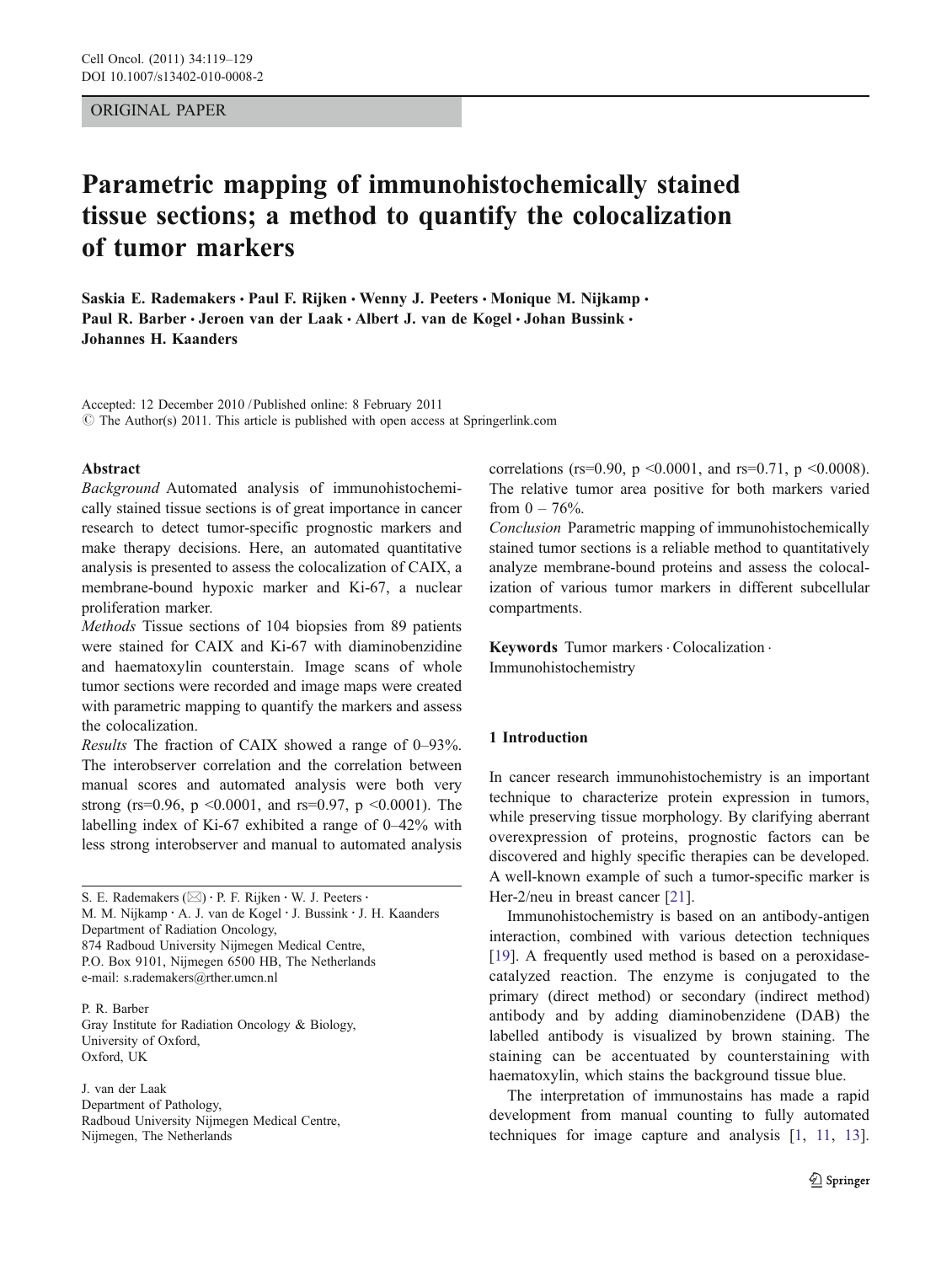Although visual evaluation cannot be replaced entirely by these methods, automated image analysis has some major advantages. In clinical practice for instance, it increases throughput and reproducibility [\[25](#page-10-0)]. Furthermore, in recent research even localization of protein expression at the subcellular level was achieved [\[5](#page-9-0)], illustrating the additional possibilities of automated analysis over manual counting. Finally, manual interpretation is subject to high interob-server variability and is semi-quantitative at best [\[13](#page-10-0)], whereas in a research setting quantitative information on a continuous scale can be of great importance.

Several systems for analysis have been described, varying in software, threshold selection, colour format and algorithms [[22\]](#page-10-0). The reports on quantitative automated image analysis focus on various parameters, like vascular density [[14\]](#page-10-0), nuclear staining or intensity of staining [[11,](#page-10-0) [15\]](#page-10-0). Automatic quantification of the fraction of a membrane-bound protein poses some difficulties, although automated filling operations are applied to facilitate this analysis [[7,](#page-9-0) [8](#page-9-0)]. Intensity-based quantification of a membrane-bound protein has been described using a membrane isolation algorithm [\[6](#page-9-0)].

The automated evaluation of multiple markers is a challenging issue. Most of the automated analysis methods that are available concentrate on one marker at a time. Whereas, especially in tumor cells, the co-localization of different markers can provide valuable information. The exact co-localization on a cellular level is difficult to assess when the markers have a different intracellular location, e.g. nuclear and membranous. Here, the absence of overlap on pixel level renders a binary image map comparison [[10\]](#page-9-0) unsuitable. Parametric mapping can solve this problem by creating an analysis grid defining square regions of multiple pixels. With this technique the whole image is subdivided in small squares. The information of all immunopositive objects or pixels within a square can be translated into numerical data, e.g. cell number, mean staining intensity, number of positively stained pixels etc. Different parameters can be combined in one value, like presence or absence of colocalization, and can be assessed for the whole tissue section. Thus, colocalization can be determined on a near-cellular level instead of a pixel level. This technique has been described previously in a different field of research for the assessment of the immunopositive cell density in the rat brain [\[24\]](#page-10-0). An advantage of this method is the retainment of intensity values, reflecting the concentration of the stain in the tissue, which would be lost when performing binary analysis.

In this study we applied the parametric mapping method to examine two important features of malignant tumors: proliferation and hypoxia. Proliferation is an important prognostic factor in many types of cancer. Highly proliferating tumors are associated with more aggressive biological behaviour and a worse prognosis [\[16](#page-10-0), [23](#page-10-0)]. Hypoxia is

another adverse prognostic factor, making tumor cells more resistant to therapy as well[\[4](#page-9-0)]. A combination of these two features could identify a subpopulation of tumor cells that is highly relevant for treatment responsiveness [\[7](#page-9-0)]. Several hypoxia-related markers are available to measure the amount of hypoxia in tumors [[12,](#page-10-0) [18](#page-10-0)]. For the research presented here, carbonic anhydrase IX (CAIX) was used, a membrane-bound endogenous hypoxia-related marker to assess the feasibility of this method. In future research other biologically connected markers can be investigated, for example epidermal growth factor receptor (EGFR) and Ki-67.

In this study a quantitative computer-assisted analysis of immunohistochemically stained sections using parametric mapping is described and evaluated for CAIX, the membrane-bound protein, and for the colocalization of CAIX with Ki-67, a nuclear proliferation marker, to identify the proliferating hypoxic subpopulation of tumor cells. The effect of varying the resolution of the analysis will be presented and the method will be correlated to manual scoring. Finally, multiple biopsies from the same tumor will be scored to get an indication of the intratumor variability.

#### 2 Materials and methods

#### 2.1 Samples

Biopsy material obtained for routine purposes of 103 patients diagnosed between 2001 and 2008 with advanced laryngeal carcinomas was retrieved from the pathology department of the Radboud University Nijmegen Medical Centre in the Netherlands. From some patients multiple biopsies of the same tumor were available. The biopsies were obtained for diagnostic purposes and had been fixed in formaldehyde and paraffin-embedded. The samples were cut in sections of  $5 \mu m$ . One section was stained for haematoxylin and eosin and two consecutive sections for Ki-67 and CAIX, both with a haematoxylin counterstain.

#### 2.2 Immunohistochemistry

Sections were deparaffinised in Histosafe (clearing agent, Adamas, the Netherlands), rehydrated through a graded ethanol series and boiled for 30 min in antigen retrieval solution. After cooling for 25 min and rinsing in PBS, endogenous peroxidase was blocked with  $3\%$  H<sub>2</sub>O<sub>2</sub> in methanol. Then, sections were incubated with 5% normal donkey serum in PAD (primary antibody diluent, Abcam, UK) to block aspecific binding.

Sections were incubated at 4°C overnight with mouseanti-CAIX (E. Oosterwijk, department of Urology, Radboud University Nijmegen Medical Centre) diluted 1:25 in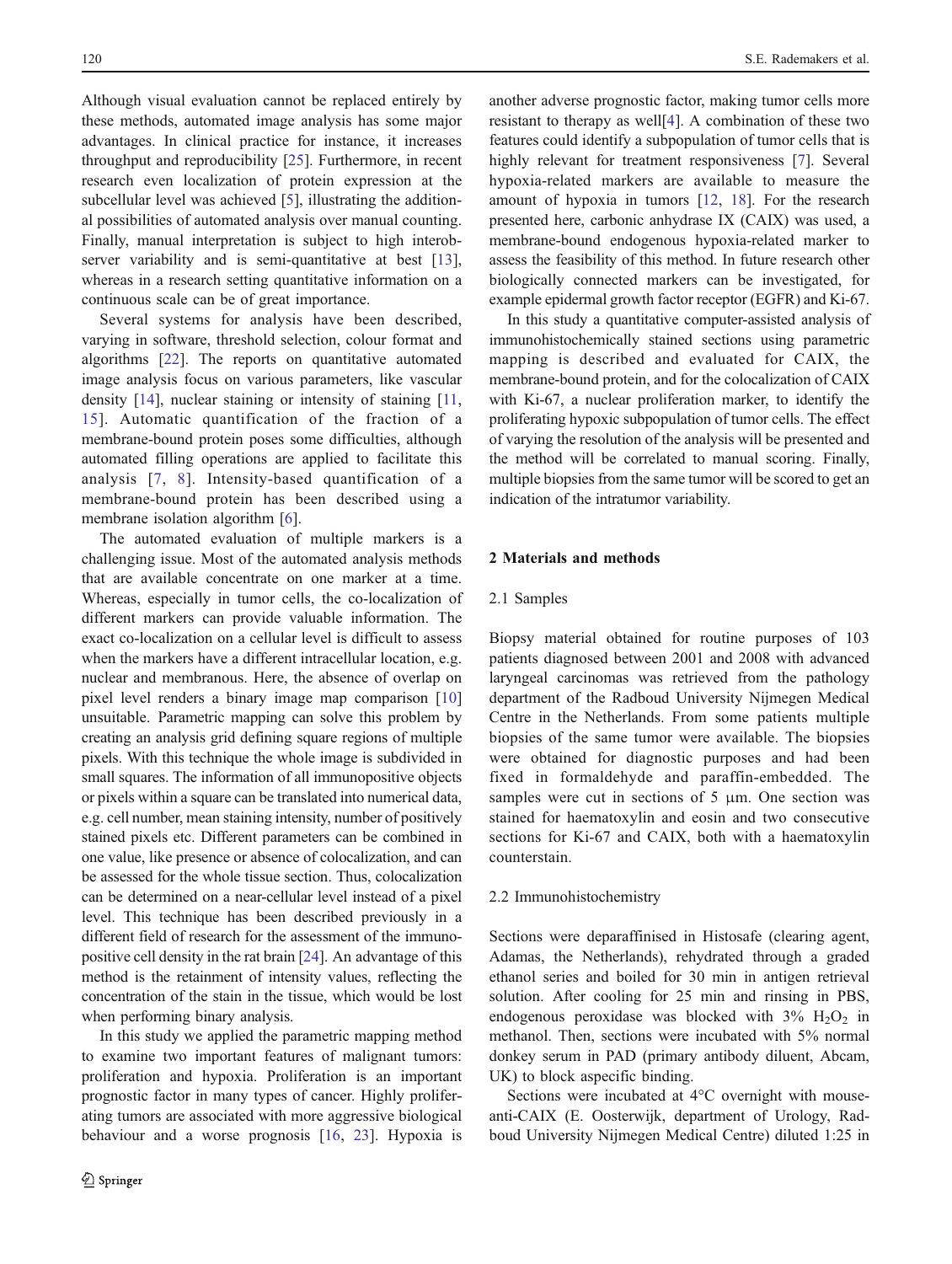PAD or rabbit-anti-human Ki67 (Abcam, UK) diluted 1:50 in PAD. Subsequently, the biotinylated secondary antibodies were applied; biotin-labelled- $F(ab')_2$ -donkey-antimouse IgG (Jackson Immuno Research) for CAIX and biotin-labelled- $F(ab')_2$ -donkey-anti-rabbit IgG (Jackson Immuno Research) for Ki67, followed by ABC-reagent (Vector Elite kit, Vector Laboratories) for 30 min. Peroxidase activity was detected with diaminobenzidine (DAB). Finally, sections were counterstained with haematoxylin for 30 s and mounted with KP mounting medium (Klinipath, Duiven, the Netherlands). For negative controls, PAD was added without the primary antibody.

### 2.3 Image processing

A digital image processing system for fluorescence microscopy [\[20\]](#page-10-0) was adapted to scan immunohistochemically stained sections using bright field microscopy. This system consisted of a monochrome CCD camera (Retiga SRV, 1392×1040 pixels) and a RGB filter (Slider Module; QImaging, Burnaby, BC, Canada) attached to a motorized bright field microscope (DM6000 Leica, Wetzlar, Germany). Whole tumor sections were scanned with a  $10\times$  objective at  $100\times$  magnification using a Macintosh computer running IPLab for Macintosh (Scanalytics Inc., Fairfax, VA, USA), which controlled this motorized system and generated 24-bit colour composite images (pixel size  $1,8 \mu$ m). For every scan session a separate background image was recorded from an individual microscopic field in one focus plane and used to construct composite background images corresponding in size with the tumor section scans.

To extract and separate the individual colours from the DAB (brown) and haematoxylin (blue) signals, the RGB linear unmixing module in the TRI2-software (P.R. Barber, R. Locke, R. Edens, S. Ameer-Beg, B. Vojnovic and J. Gilbey; Randall Division and Gray Institute) was applied using the "Absorption" mode with a nonnegative least squares algorithm[\[2](#page-9-0)]. This resulted in grayscale images in which the pixel values represent the concentration of a marker (Fig. [1](#page-3-0), second panel, pseudo-coloured).

The colours to which the images were unmixed were obtained from previously saved reference files. In these files colour information was stored from the blue (haematoxylin) and brown (Ki67, CAIX) signals and was selected in images that were acquired from single-stained control sections. During linear unmixing, the RGB colour image was corrected for the microscope illumination by using the 'background' image. For further processing of the grayscale images, cut off values for the DAB and haematoxylin signals were selected visually above the background staining for Ki-67. For CAIX, one threshold could be set for each staining series, based on the mean background of each section within the series. The cut off value was

defined as the mean background  $+$  two times the standard variation. To be able to quantitatively compare the overlap of the Ki-67 signal and the CAIX stained areas in the consecutive images, CAIX images were rotated and shifted to fit as close as possible the Ki-67 images using the interactive "register" function in IPLab. A pseudo-coloured image composed of the corresponding grayscale images was used to check the match (Fig. [1](#page-3-0), right panel). Large deviations (>2 cells disparity) were corrected by refitting. In case of a fragmented or damaged tissue section, it was required to divide the image in two parts and match and analyse these parts separately.

Haematoxylin/eosin stained sections were used as a guide to manually delineate the tumor area on the Ki-67 image scan in IPLab, excluding normal tissue, necrotic areas and artefacts, creating a mask for image analysis.

#### 2.4 Parametric mapping

As the markers investigated in this study are localized in different subcellular compartments, i.e. nucleus and membrane, a newly developed parametric mapping technique was applied to reduce the spatial information in the images. Hereto, all grayscale images were subdivided in small squares of  $20 \times 20$  pixels, corresponding to a size of 36  $\mu$ m × 36  $\mu$ m (Fig. [1](#page-3-0), third panel). This size was chosen based on cell size and small deviations in the fitting of consecutive tissue sections. From the Ki-67 image and the corresponding haematoxylin image the labelling index of Ki-67 was calculated for every square, defined as DABpositive area divided by the total haematoxylin-stained nuclear area (values between 0 and 100). This result was set as a new value in the corresponding square of a new image, creating a so-called parameter image map (Fig. [1,](#page-3-0) bottom panel). In the corresponding CAIX image, the average intensity of the CAIX staining was measured for each square (values between 0 and 255) and set as a new value in the corresponding square of a second parameter image map. In all cases, only the pixels with a value above the preset cut off value were included. Objects (contiguous groups of pixels above the cut off value) smaller than six pixels were considered non-specific staining or cutting artefacts and were excluded from the analysis. Using these parameter image maps, the CAIX positive area and the Ki-67 labelling index for the whole section were calculated. The CAIX positive area (or CAIX fraction) was defined as the percentage of squares in the parameter image map with values higher than zero. For Ki-67, the labelling index of the whole section was calculated by averaging the values of all squares in the parameter image map.

The relationship between proliferation and CA-IX expression was analysed by determining the overlap for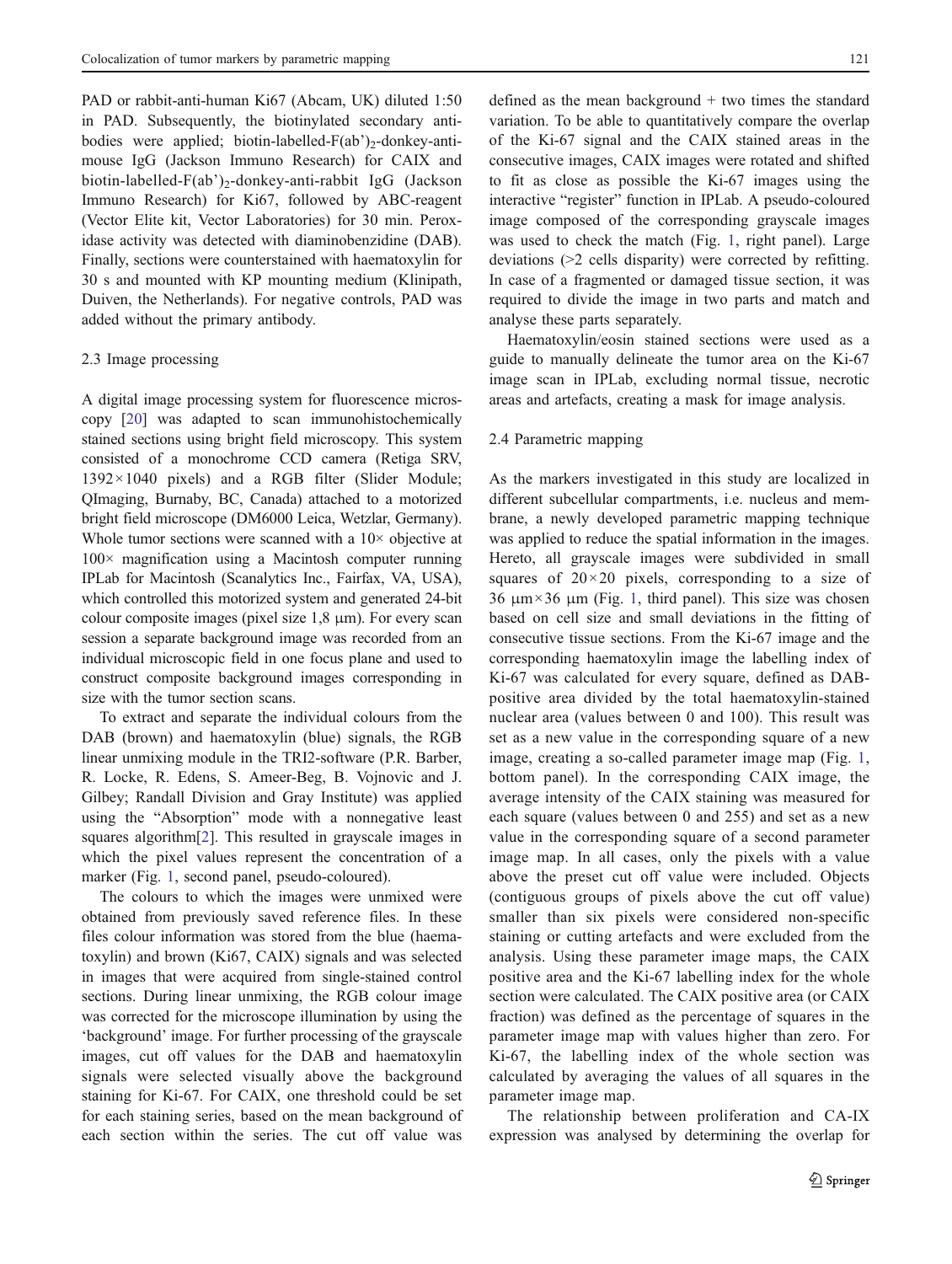<span id="page-3-0"></span>



Fig. 1 a Overview of the process of image preparation and analysis. Example of an original DAB and hematoxylin stained tumor section for Ki-67 and CAIX (top) with the resulting pseudo-colored grayscale images after linear unmixing (second row). The third and fourth row show the conversion of immunopositive objects into numerical data by parametric mapping using square compartments of 20 x 20 pixels.

Note the intensity values in the resulting CAIX image map and the labeling indexes in the Ki-67 image map. b A pseudo-colored image was constructed by merging the Ki-67 (red) and CAIX (green) images to check the match with a magnification of the area indicated by the white square. Scalebars: 100 μm

each biopsy. By combining the CAIX image map and the Ki-67 image map, every square has a value for CAIX and one for Ki-67. Overlap for the whole tissue section was defined by the percentage of squares having a value >0 for both parameters, leaving the intensity values out of consideration in the first calculations.

To further evaluate this colocalization and explore the possibilities of this method, 4 classes were defined. Class 1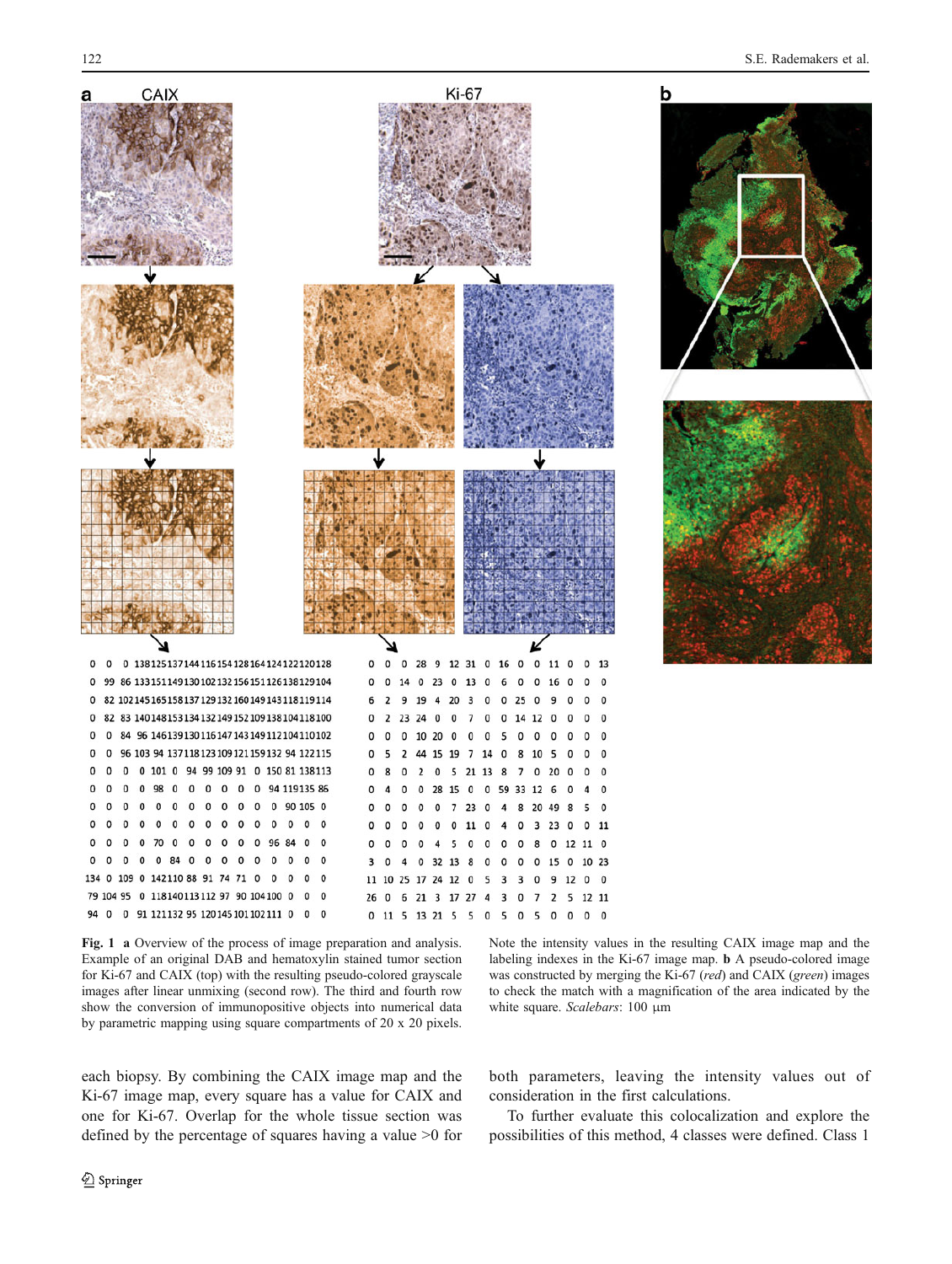<span id="page-4-0"></span>includes squares with CAIX intensity  $\lt$  100 and Ki-67 labelling index  $\leq$  25, representing colocalization of weak staining patterns for both markers. Class 4 represents strong colocalization with square values of  $CAIX > 100$  and Ki-67 labelling index  $\geq$  25. Class 2 (CAIX < 100, Ki-67  $\geq$  25) and class 3 (CAIX  $\geq$  100, Ki-67 < 25) include the squares with one parameter high and one low.

To evaluate the effect of the size of the squares (or grid size) on the results, the analysis was repeated with a square size of  $10 \times 10$  pixels (approximately one cell) and  $40\times40$  pixels (approximately 16 cells) in a subgroup of 18 tumors.

#### 2.5 Manual scoring

To compare manual assessment of both markers with quantitative digital analysis, two investigators (S.R. and W.P.) scored the area positive for CAIX on the microscope in a subgroup of 17 tumors, blinded for the result of the automated analysis. The whole tumor section was scored semiquantitatively per field of view at  $100\times$  magnification,

the mean of all fields of view representing the final score. The labelling index of Ki-67 was scored in three fields of view in representative parts of the tumor section with a  $400\times$  magnification by counting the positive nuclei and the total number of nuclei in that field. Only dark brown stained nuclei were considered Ki-67 positive.

To validate the colocalization, the percentage of "true" colocalization and the percentage of mismatch were determined within the squares. In three sections 200 squares were scored for CAIX-positivity, Ki-67-positivity and the presence of true colocalization.

### 2.6 Statistics

Statistical analyses were performed on a Macintosh computer using Prism 4.0 (Hearne Scientific software, Dublin, Ireland) software package. To assess the correlation between manual and computer-assisted scores and the inter-observer variation the Spearman correlation coefficient was calculated and Bland-Altman analyses were performed. Linear regression analysis was done to correlate the results of the different grid

Fig. 2 Results of the automated single marker analysis for CAIX and Ki-67. Frequency distribution of the relative area positive for CAIX showed a range of 0%–93% with a median of 27% (a). Examples of tumor sections with a CAIX positive fraction of 3% and 81% are depicted. The labeling index of Ki-67 varied from 0–42% with a median value of  $14\%$  (b), with a representative tissue section of 3% and 33%



 $\textcircled{2}$  Springer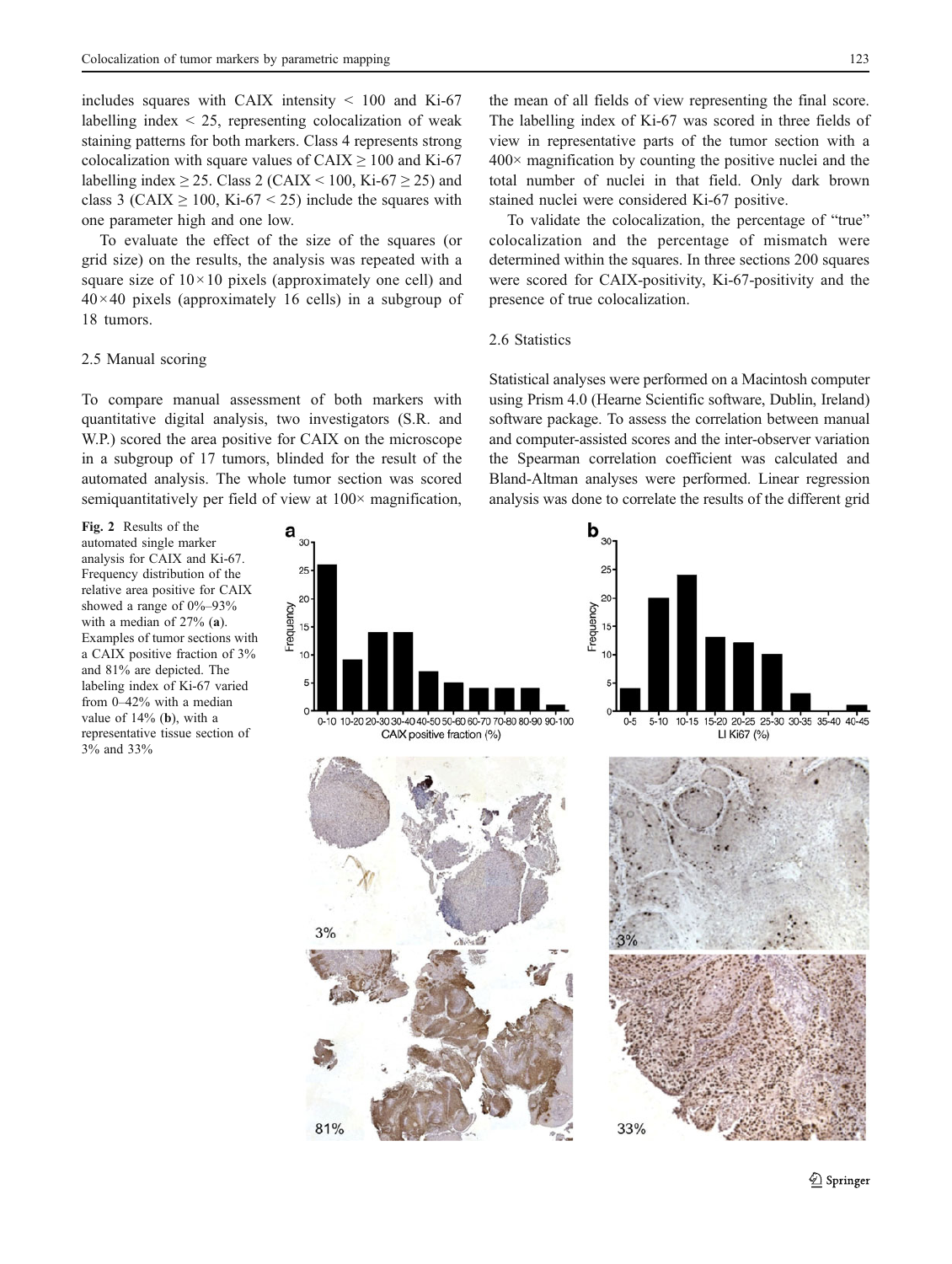<span id="page-5-0"></span>sizes with the manual score. P-values <0.05 were considered significant.

### 3 Results

Biopsy material was obtained from 103 patients and from 15 of these patients two or more biopsies were available. All sections were evaluated on their suitability for analysis.

Fig. 3 Correlation of automated analysis with manual scoring. A strong relationship between CAIX score of two observers  $(r_s=0.96, p<0.0001)$  (a) and between automated measurement and manual score  $(r_s=0.97)$ ,  $p<0.0001$ ) (**b**) was observed, with a small bias of−0.6 as determined with the Bland-Altman analysis. For Ki-67, the interobserver correlation was less strong  $(r_s=0.90, p=0.0001)$  (c) and the correlation with the automated analysis showed a bias of 4.2, with higher manual scores (d). Dashed horizontal lines represent the mean difference and the mean difference plus and minus 1.96 times the SD of the differences



After immunohistochemical processing, Ki-67 and CAIX gave a clear brown staining with intensities varying gradually from light brown to dark brown. Clear membranous CAIX staining was observed in most tissue sections.

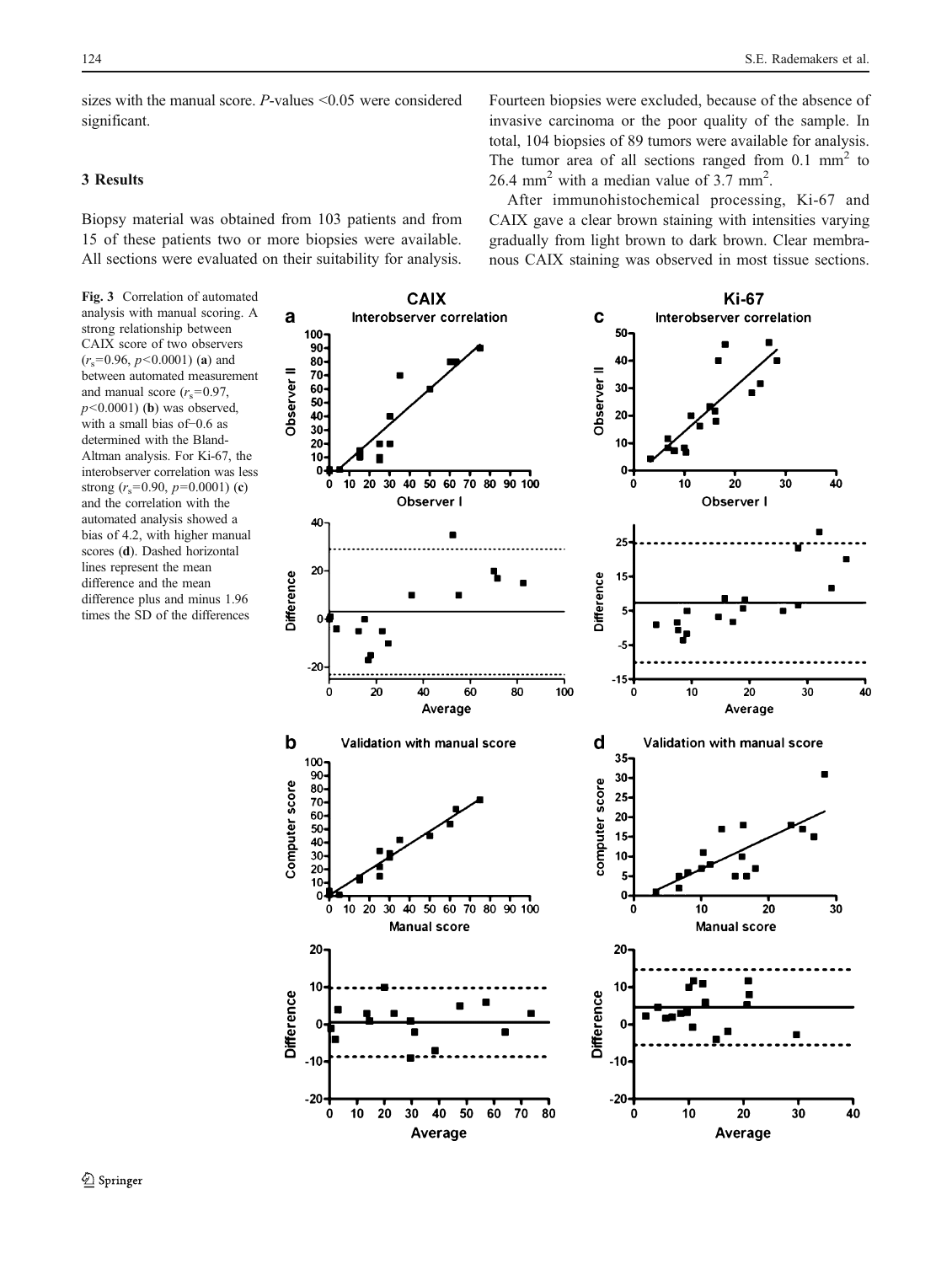The frequency distribution of the CAIX fraction and the Ki-67 labelling index for all tumors as obtained by automated analysis is shown in Fig. [2.](#page-4-0) The CAIX positive area showed a range of 0%–93% with a median value of 27%. The Ki-67 labelling index varied from  $0\% - 42\%$ (median 14%).

To validate the automated analysis, the results were compared with visual scoring for both parameters. The area positive for CAIX showed a strong interobserver correlation  $(r_s=0.96, p=< 0.0001, Fig. 3a)$  $(r_s=0.96, p=< 0.0001, Fig. 3a)$  $(r_s=0.96, p=< 0.0001, Fig. 3a)$ . Likewise, the correlation between the observers and the automated analysis was strong  $(r_s=0.97, p<0.0001$  and  $r_s=0.93$   $p<$ 0.0001) and is shown for one of the observers (Fig. [3b](#page-5-0)). Bland-Altman analysis confirmed this correlation with a bias of only 0.5. For Ki-67 the interobserver correlation was less strong, but also significant  $(r_s=0.90, p=0.0001,$ Fig. [3c\)](#page-5-0). Again, the correlation with the automated analysis was significant for both observers and is shown for one of them. By using Bland-Altman analysis a bias towards higher scores by manual assessment was observed (Fig. [3d](#page-5-0)).

From 15 patients two biopsies from the same tumor were available for analysis. To get an indication of the intratumor variation of CAIX and Ki-67, sections from both biopsies were analyzed. The CAIX-positive area and the Ki-67 labelling index both showed a strong correlation  $(r_s=0.81,$  $p = 0.0003$  and  $r_s = 0.89$ ,  $p = 0.0001$ , Fig. 4a and b).

The effect of the grid (square) size on the results was evaluated, by using different square sizes, varying between  $10\times10$ ,  $20\times20$  and  $40\times40$  pixels. For CAIX, a course grid resulted in higher values and a fine grid in lower values, as can be expected. Beforehand, a grid size of 20 pixels was chosen as the preferred size for the analysis, based on average cell size and small inaccuracies in the matching of the Ki-67 and CAIX sections. On top of that, the results obtained with this grid size had the best fit with the absolute values found by the visual scoring of the CAIX area (slope 0.99 (20) slope 0.75 (10) and slope 1.15 (40).

For the labelling index of Ki-67, varying the grid size from 20 to 10 or 40 showed little effect on the results (slopes 0.64, 0.59 and 0.62 respectively), suggesting that the outcome is independent of the size of the square compartments.

As a measure for colocalization the percentage of squares with a value greater than zero for both the CAIX parameter map and the Ki-67 labelling index map was calculated for each biopsy by juxtaposition of the image maps. A wide range of colocalization was observed (0%– 76%), with a median value of 15% (Fig. [5\)](#page-7-0). The percentage of true colocalization divided by the total colocalization as calculated from the automated analysis was 79%, 82% and 84% for the three sections scored. The percentage of mismatch (defined by expression of both CAIX and Ki-67



Fig. 4 Correlation of CAIX positive area and labeling index of Ki-67 in multiple biopsies of the same tumor. Both CAIX (a) and Ki-67 (b) showed a strong correlation ( $r_s$ =0.81,  $p$ <0.0003 and  $r_s$ =0.89,  $p$ < 0.0001 respectively)

within the same square, but not in the same cell, Fig. [5c](#page-7-0)) was 5%, 10% and 8% respectively. The remaining squares showed a discordant result due to thresholding differences between visual scoring and the preset cut off value for the automated analysis.

Two examples with a comparable percentage of overall colocalization (28% and 38%), but an opposing class distribution, taking into account the intensity of CAIX staining and the value of the Ki-67 labelling index, are depicted in Fig. [6](#page-8-0). In tumor 66 the colocalization consists mainly of areas with low CAIX intensity and high Ki-67 labelling index (class 2). In tumor 71-II the class distribution is totally different with 70% of the colocalization consisting of areas with high CAIX intensity and low Ki-67 labelling index (class 3).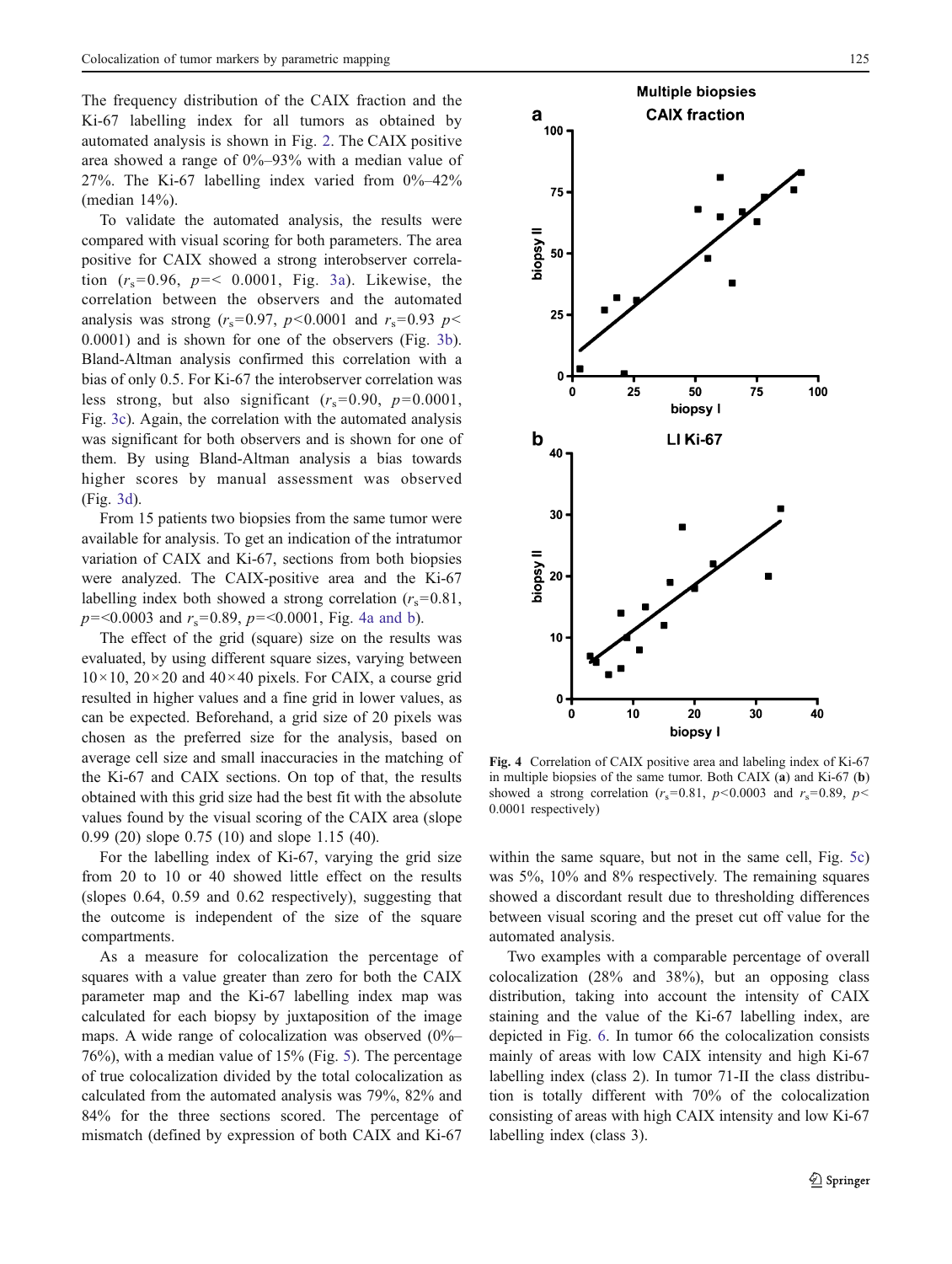<span id="page-7-0"></span>Fig. 5 Colocalization of CAIX expression and proliferation (labeling index of Ki-67) in biopsies of 89 laryngeal tumors assessed by parametric mapping. The frequency distribution a shows a wide range of colocalization (0%–76%), with an uneven distribution towards lower values. A peudo-coloured merged image with an overlay grid illustrates our definition of colocalization in this study (b). c Schematic representation of mismatch (left) and "true" colocalization (right) within a square



## 4 Discussion

Recognizing specific tumor markers that can predict outcome or response to treatment can be of great value in therapy decisions in many different types of cancer. Various single markers have already shown prognostic value, but as the aggressiveness of a tumor is a complex interaction of different pathways, knowledge about colocalization of multiple markers could be of great importance.

In this report we describe an automated computerassisted analysis of immunohistochemically stained tumor sections using parametric mapping for simultaneous quan-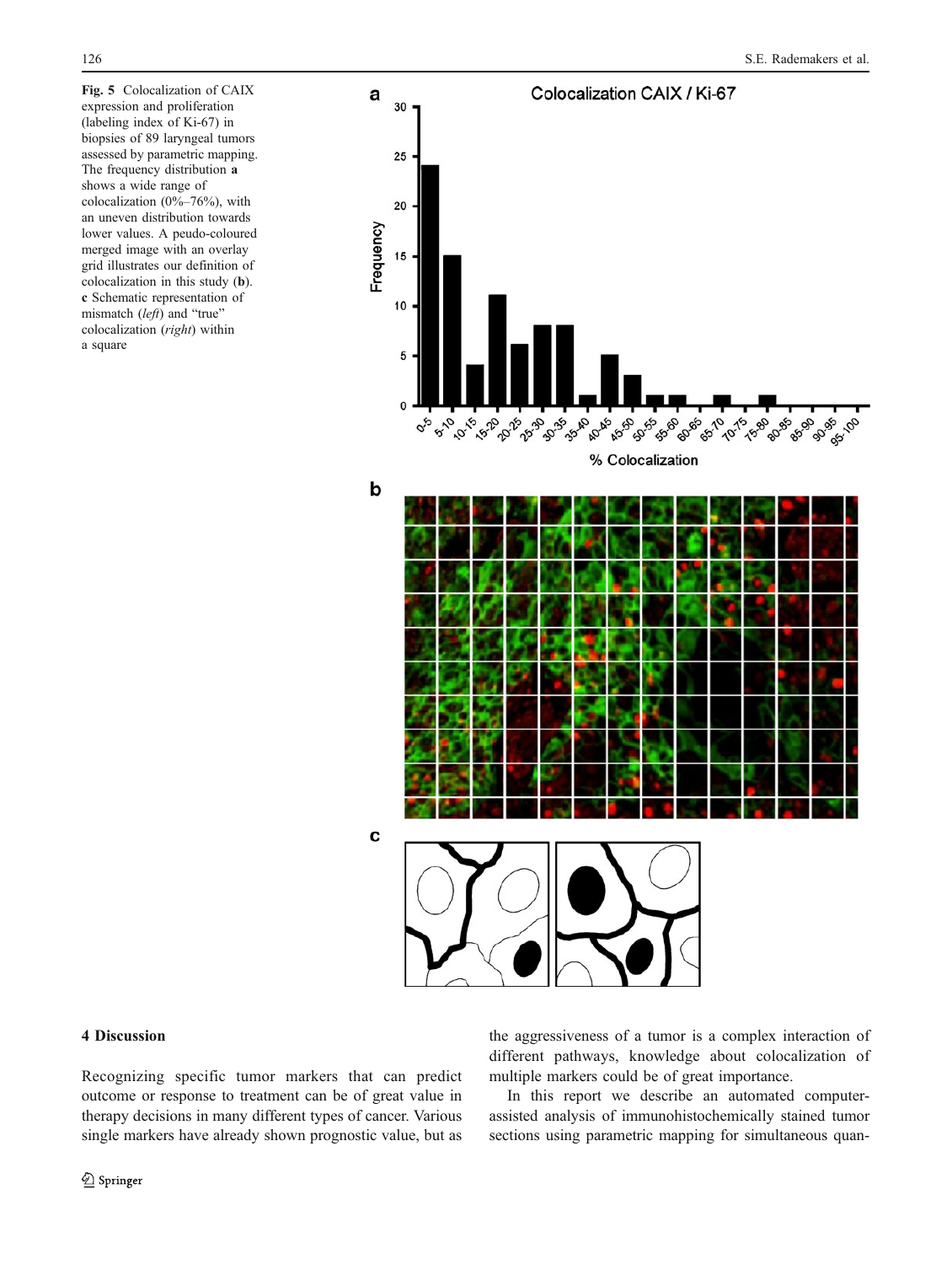<span id="page-8-0"></span>

Fig. 6 Example of two tumors with a different degree of colocalization. The squares of a whole tissue section were subdivided into four classes: class 1 contains squares with CAIX intensity < 100 and Ki-67 labelling index < 25, class 2 CAIX < 100 and Ki-67  $\geq$  25, class 3

Class CAIX  $\geq$  100 and Ki-67 < 25, class 4 CAIX  $\geq$  100 and Ki-67  $\geq$  25. The relative frequency distribution of tumor 66 (a) shows more class 2 square compartments, tumor 71-II (b) more class 3, representing a different degree of colocalization

3

Tumour 71-II

2

 $0.8$ 

 $0.7$ 

 $0.6$ 

 $0.5$ 

 $0.4$ 

 $0.3$ 

 $0.2$ 

 $\mathbf{a}$ 

 $0.0$ 

tification of Ki-67, a nuclear proliferation marker, and CAIX, a membrane-bound hypoxia-related marker. We assessed the staining percentages of CAIX and Ki-67 individually and the percentage area showing colocalization of the two markers. To our knowledge, this is the first study that uses the parametric mapping technique to compare two biologically connected features located at different subcellular compartments.

This parametric mapping method has two strengths. The first is its potential to determine the relative tumor area positive for a membrane-bound protein in an accurate way, correlating strongly with manual assessment. The second is the measurement of colocalization of markers with different intracellular locations for a whole tumor section, which is almost impossible to assess by visual scoring. Although we focused on CAIX and Ki-67, this method is applicable to many other tumor markers, for example epidermal growth factor receptor (EGFR) and Ki-67 or hypoxia-inducible factor  $1\alpha$  (HIF-1 $\alpha$ ) and CAIX, and can therefore be of great significance for future research.

As our parametric mapping technique requires grayscale images as input, we first had to separate the individual colours in the sections. In this study, the resulting images obtained by the linear unmixing algorithm were of good quality and, despite a high background staining, apt for further analysis. CAIX showed a strong membranous staining, of which the cut-off value could easily be set against the background. The correlation of the automated results for CAIX and Ki-67 with manual scoring was high. No systemic errors were shown by the Bland-Altman analysis, making the parametric mapping technique an accurate method for assessing the relative CAIX-positive tumor area in whole tissue sections. Although the results with varying grid sizes all showed a strong correlation with visual scores, the linear regression slope of the  $20 \times 20$  pixel square was closest to one. Therefore, in absolute values this was the best estimation compared to manual scoring.

This is a somewhat unexpected finding, as theoretically the ideal square size would contain one cell. However, due to heterogeneity in cell size and tissue structure this ideal size is difficult to determine. Considering the other goal of our research: assessing the overlap of the two markers in consecutive tissue sections, the  $10 \times 10$  pixel square would likely be too small. In conclusion, the  $20 \times 20$  pixel size is suitable for analysis of the relative positive area of a membrane-bound marker.

Although the colocalization of CAIX and Ki-67 cannot be assessed exactly on a cellular level, this is a very close approximation. For the analysis of the colocalization the size of the square compartments of  $20 \times 20$  pixels seemed appropriate. This size includes at least one cell and can correct for small errors in the fitting of consecutive sections, without the loss of information. As the deviations in fitting were very small and because of the regional pattern of CAIX staining [[3\]](#page-9-0), this is a decent and viable approach to assess the degree of colocalization. This is supported by the finding that only  $5\%$ –10% mismatch is present, when observing the colocalization at the level of the square compartments.

As becomes clear in Fig. [1,](#page-3-0) information about intensity values of CAIX and labelling index of Ki-67 remains present in the parameter image maps. This information was used to create classes of colocalization, with class four representing the strongest colocalization with intense CAIX staining and a high Ki-67 labelling index. This is illustrated in Fig. 6 with the relative frequency distribution of these classes of two different tumors. Tumor 66 and tumor 71-II have similar overall colocalization rates but show a different distribution of colocalization over the various classes, possibly representing dissimilar biological behaviour. This is just an example of how the information in the image maps can be used. For other parameters alternative calculations and comparisons can be done with numerous possibilities.

Segmentation of the Ki-67 signal was sometimes difficult due to the gradual intensity scale and was subject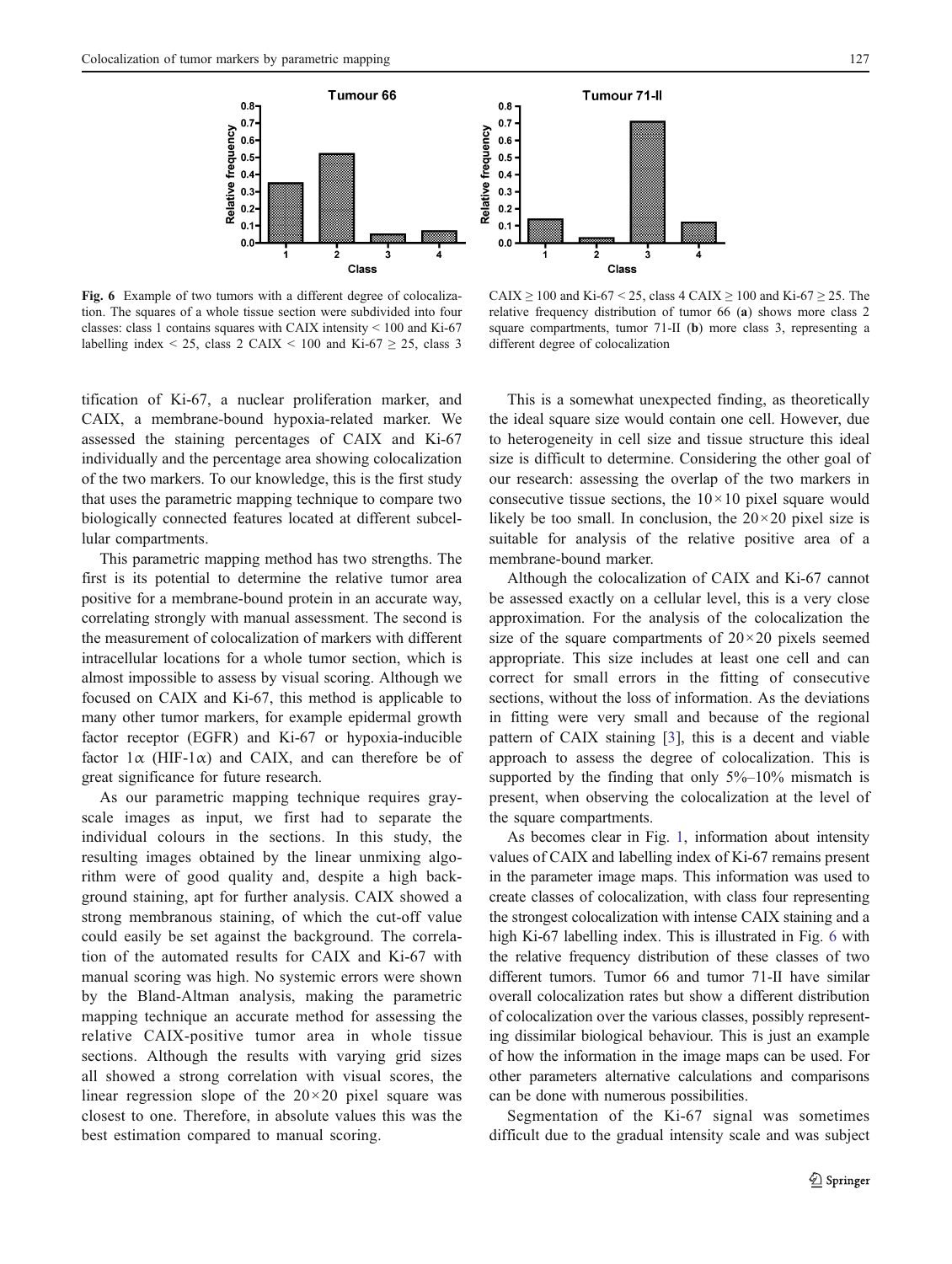<span id="page-9-0"></span>to interpersonal interpretation. The large interobserver variation in the manual scores of the labelling index of Ki-67 confirmed this. Other authors have encountered this problem as well [9, [17\]](#page-10-0). This could possibly be improved by using a different staining method, such as immunofluorescence, or altered background stain. Another issue is the higher overall labelling index for Ki-67 obtained with manual scoring compared to the automated analysis. This is probably due to the intensity scale of the DAB staining and the difference of manually counting positive nuclei on the microscope with a  $400\times$  magnification and setting a threshold on a tissue image scan. In the first situation the estimated cut off value will be lower, resulting in a higher value. However, most importantly, the relative scoring of the observers and the automated analysis correlated well, indicating that with different observers as well as with the automated analysis tumors are ranked similarly.

As compared to a high throughput method such as tissue microarray, our parametric mapping technique is a labourintensive method due to the delineation of the tumor areas and the matching of the tissue sections. However, a large disadvantage of tissue microarrays is the use of small tissue cores, leaving the heterogeneity within a tissue section out of account and increasing the risk of sampling error. Analysis of whole tissue sections is a major advantage of the current method. This is supported by the strong correlation seen between CAIX fractions in multiple biopsies from the same tumor. As described before, there can be large intratumor heterogeneity with respect to CAIX fraction [8] and Ki-67 labelling index [[26\]](#page-10-0). The wide range we observed in CAIX staining (0%–93%) can be another explanation for this remarkable finding. A good correlation is more likely to occur in a wide range of values, than with small intertumor variations. For the Ki-67 labelling index a strong correlation between biopsies was shown as well, although the data showed a smaller, but still considerable range (0%–42%). Therefore, it can be concluded that if the range of observed values is sufficiently wide, a random biopsy could give a fairly representative indication of the hypoxic or proliferation status of a tumor. A marker with little variability would be less informative anyway as it has less potential to discriminate between tumors with different biological behaviour.

In conclusion, research on verification of specific tumor markers runs parallel to the development of targeted therapies. This enables a more elaborate prediction of tumor response and the selection of patients for a specific therapy. Automated quantification of multiple markers in immunohistochemically stained tumor sections can be of great use to achieve this goal. By parametric mapping image maps are created for each marker containing numerical data representing a particular biological feature (area, intensity, labelling index) quantitatively. Once these

image maps are prepared for analysis and a threshold is set, multiple analyses can be performed, depending on the research question. Moreover, when using multiple markers, the relationship between the corresponding biological features can be studied quantitatively independent of their subcellular localization, even in adjacent tumor sections. This parametric mapping technique can have a wide application in cancer research and patient selection.

Acknowledgements Financial support by European Community FP7-health-2007-b-222741 and KUN-2008-4088

Open Access This article is distributed under the terms of the Creative Commons Attribution Noncommercial License which permits any noncommercial use, distribution, and reproduction in any medium, provided the original author(s) and source are credited.

#### References

- 1. G. Atkin, P.R. Barber, B. Vojnovic, F.M. Daley, R. Glynne-Jones, G.D. Wilson, Correlation of spectral imaging and visual grading for the quantification of thymidylate synthase protein expression in rectal cancer. Hum Pathol 36, 1302–1308 (2005)
- 2. P.R. Barber, B. Vojnovic, G. Atkin, F.M. Daley, S.A. Everett, G.D. Wilson, J.D. Gilbey, Applications of cost-effective spectral imaging microscopy in cancer research. J Phys D Appl Phys 36, 1729–1738 (2003)
- 3. N.J. Beasley, C.C. Wykoff, P.H. Watson, R. Leek, H. Turley, K. Gatter, J. Pastorek, G.J. Cox, P. Ratcliffe, A.L. Harris, Carbonic anhydrase IX, an endogenous hypoxia marker, expression in head and neck squamous cell carcinoma and its relationship to hypoxia, necrosis, and microvessel density. Cancer Res 61, 5262–5267 (2001)
- 4. J. Bussink, J.H. Kaanders, A.J. van der Kogel, Tumor hypoxia at the micro-regional level: clinical relevance and predictive value of exogenous and endogenous hypoxic cell markers. Radiother Oncol 67, 3–15 (2003)
- 5. R.L. Camp, G.G. Chung, D.L. Rimm, Automated subcellular localization and quantification of protein expression in tissue microarrays. Nat Med 8, 1323–1327 (2002)
- 6. B.H. Hall, M. Ianosi-Irimie, P. Javidian, W. Chen, S. Ganesan, D.J. Foran, Computer-assisted assessment of the human epidermal growth factor receptor 2 immunohistochemical assay in imaged histologic sections using a membrane isolation algorithm and quantitative analysis of positive controls. BMC Med Imaging 8, 11 (2008)
- 7. I.J. Hoogsteen, H.A. Marres, K.I. Wijffels, P.F. Rijken, J.P. Peters, F.J. van den Hoogen, E. Oosterwijk, A.J. van der Kogel, J.H. Kaanders, Colocalization of carbonic anhydrase 9 expression and cell proliferation in human head and neck squamous cell carcinoma. Clin Cancer Res 11, 97–106 (2005)
- 8. V.V. Iakovlev, M. Pintilie, A. Morrison, A.W. Fyles, R.P. Hill, D. W. Hedley, Effect of distributional heterogeneity on the analysis of tumor hypoxia based on carbonic anhydrase IX. Lab Invest 87, 1206–1217 (2007)
- 9. R. Jagoe, J.H. Steel, V. Vucicevic, N. Alexander, S. Van Noorden, R. Wootton, J.M. Polak, Observer variation in quantification of immunocytochemistry by image analysis. Histochem J 23, 541–547 (1991)
- 10. H.L. Janssen, K.M. Haustermans, D. Sprong, G. Blommestijn, I. Hofland, F.J. Hoebers, E. Blijweert, J.A. Raleigh, G.L. Semenza, M.A. Varia, A.J. Balm, M.L. van Velthuysen, P. Delaere, R. Sciot, A.C. Begg, HIF-1A, pimonidazole, and iododeoxyuridine to